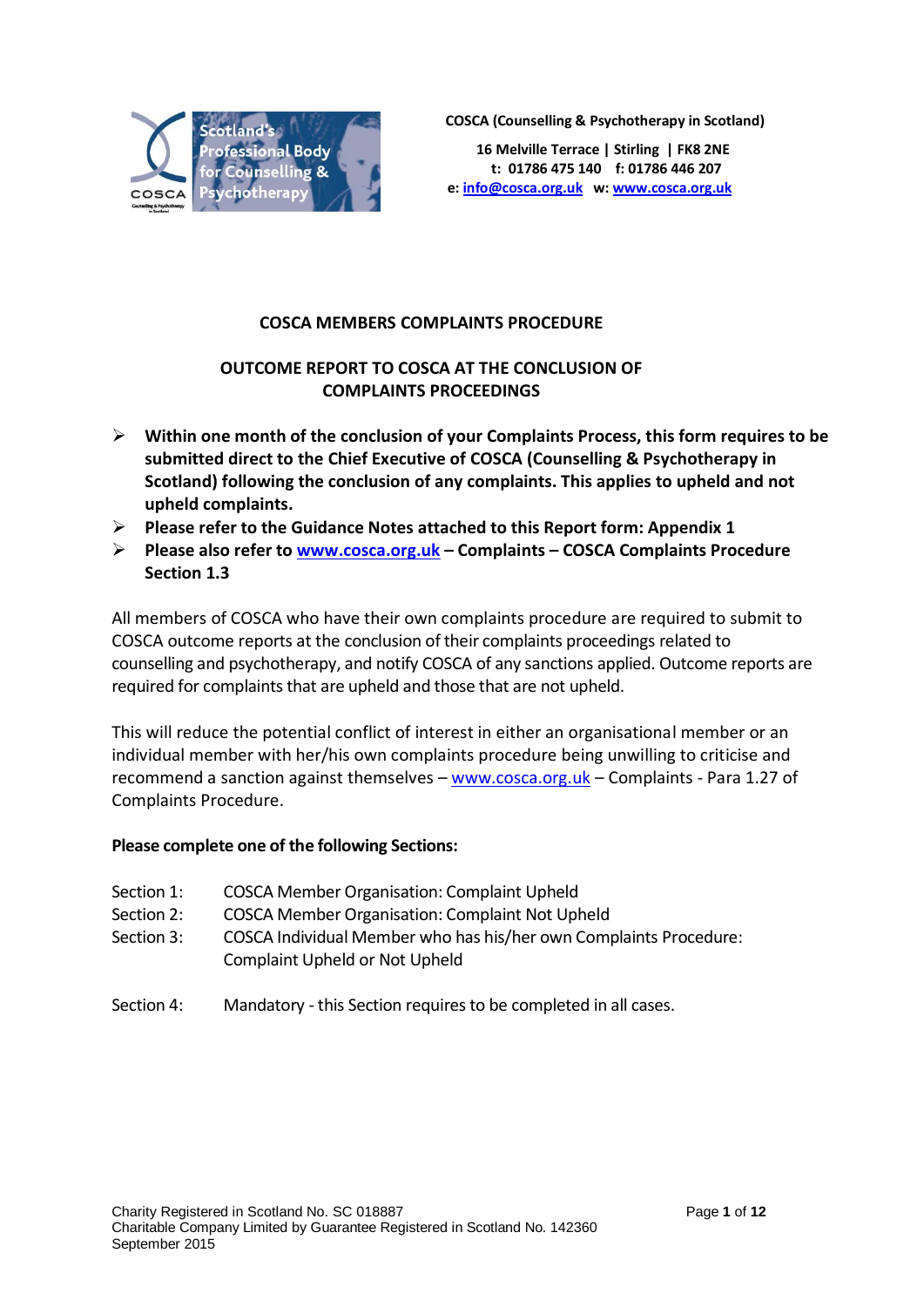#### **SECTION 1: COSCA MEMBER ORGANISATION: COMPLAINT UPHELD**

| Name of member organisation                          |                              |
|------------------------------------------------------|------------------------------|
| Address:                                             |                              |
| Name of contact person:                              |                              |
| Designation of contact person:                       |                              |
| Telephone No:                                        |                              |
| <b>Email of Contact Person:</b>                      |                              |
| Name of any individual                               |                              |
| working in the member                                |                              |
| organisation who is                                  |                              |
| complained against:                                  |                              |
| Address of individual:                               |                              |
| Telephone No. of individual:                         |                              |
| Email of individual:                                 |                              |
| Membership of COSCA of<br>person complained against: | Membership No.:<br>Yes<br>No |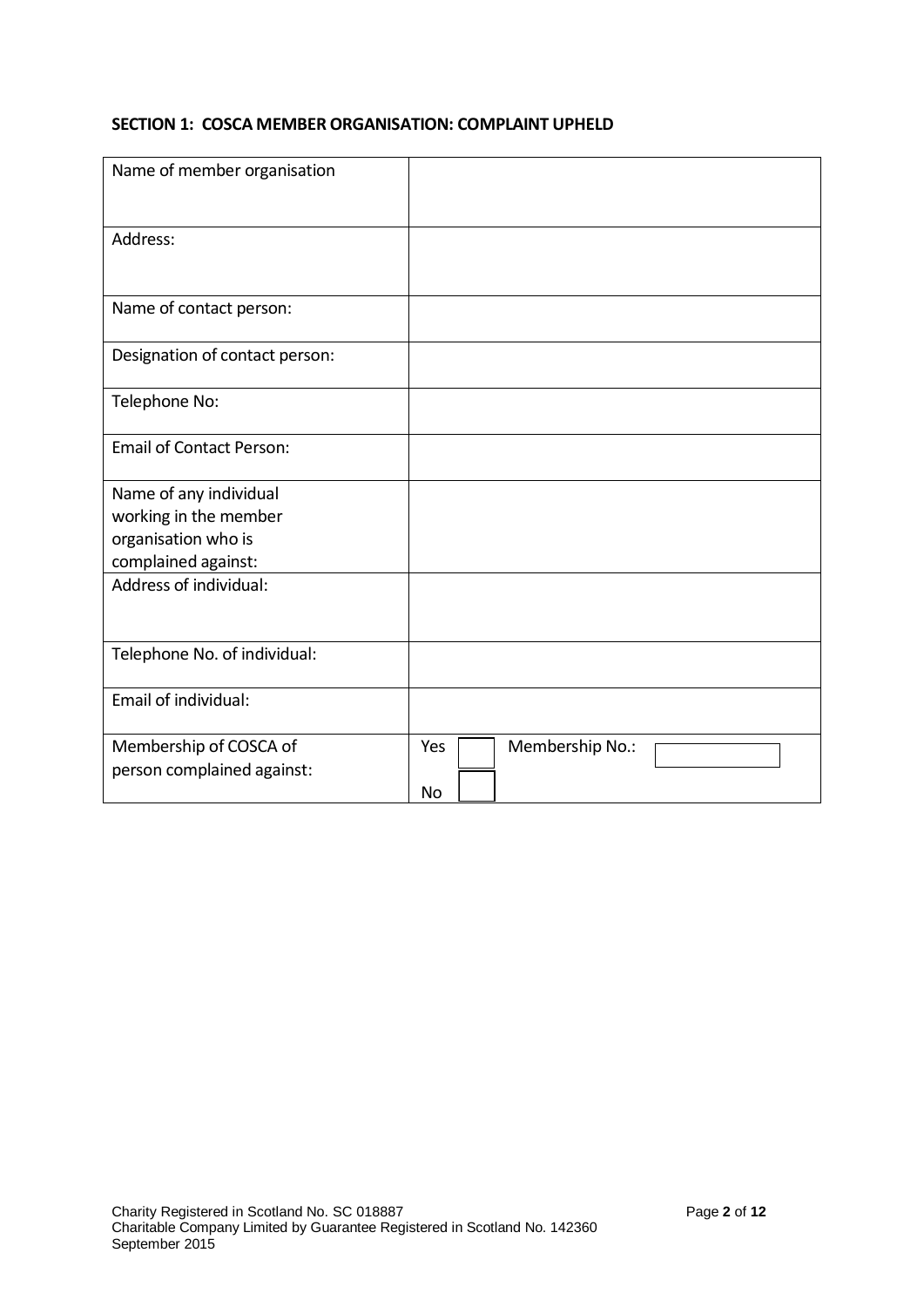#### **SECTION 2: COSCA MEMBER ORGANISATION: COMPLAINT NOT UPHELD**

| Name of member organisation                                                                                                                                                                               |  |
|-----------------------------------------------------------------------------------------------------------------------------------------------------------------------------------------------------------|--|
| Address:                                                                                                                                                                                                  |  |
| Name of contact person:                                                                                                                                                                                   |  |
| Designation of contact person:                                                                                                                                                                            |  |
| Telephone No:                                                                                                                                                                                             |  |
| Email of contact person:                                                                                                                                                                                  |  |
| Reference number of<br>individual complained against<br>who is working within the<br>member organisation.<br>(Identification to be<br>anonymised, except if<br>specifically requested later by<br>COSCA.) |  |

## **SECTION 3: COSCA INDIVIDUAL MEMBER WITH OWN COMPLAINTS PROCEDURE: COMPLAINT UPHELD OR NOT UPHELD**

| Name of COSCA individual<br>member                    |  |
|-------------------------------------------------------|--|
| Address:                                              |  |
| Telephone No:                                         |  |
| Email:                                                |  |
| COSCA membership number<br>and category of membership |  |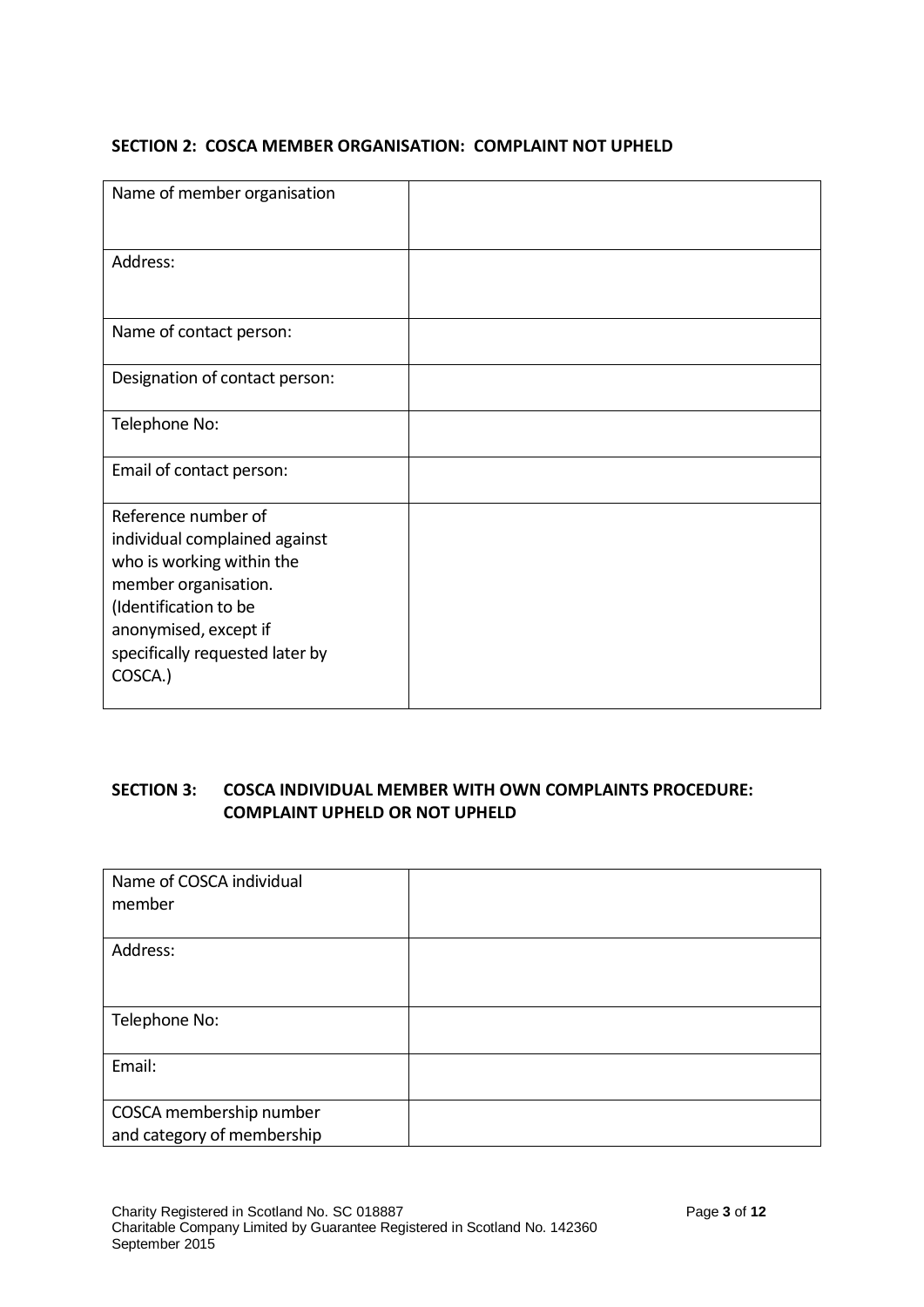# **SECTION 4: MANDATORY – THIS SECTION REQUIRES TO BE COMPLETED IN ALL CASES**

| Date of the alleged breach                                                                                                        |  |
|-----------------------------------------------------------------------------------------------------------------------------------|--|
| Date that the complaint was<br>submitted to member<br>organisation or individual<br>member with own complaints<br>procedure       |  |
| Date of the meeting of the<br>member's complaints panel                                                                           |  |
| The allegation(s) made by the<br>complainant in line with the<br><b>COSCA Statement of Ethics and</b><br>Code of Practice.        |  |
| Reference number of<br>complainant. (Identification<br>to be anonymised, except if<br>specifically requested later by<br>COSCA.)  |  |
| Nature of the relationship<br>between complainant and the<br>member e.g. client, student<br>etc.                                  |  |
| The outcome of deliberations<br>of the complaints panel<br>meeting including whether the<br>complaint was upheld or not<br>upheld |  |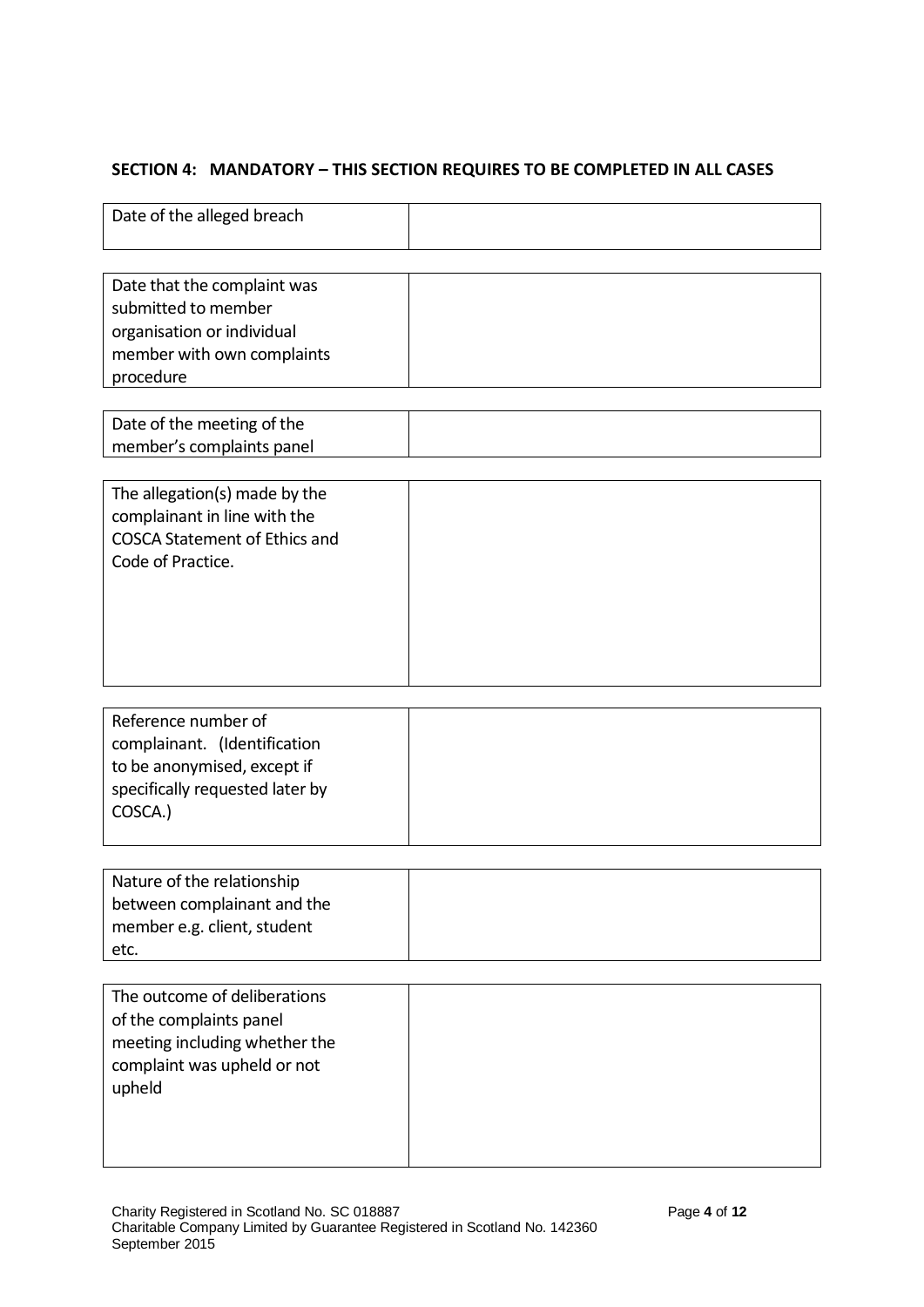| Any sanctions applied and<br>their timescale for fulfilment |
|-------------------------------------------------------------|
|-------------------------------------------------------------|

| Evidence that the decision(s) of |  |
|----------------------------------|--|
| the complaints panel meeting     |  |
| were made to protect service     |  |
| users and the public rather      |  |
| than the interests of the        |  |
| organisation or individual       |  |
| member                           |  |
|                                  |  |
|                                  |  |
|                                  |  |
|                                  |  |

| Details of other professional |  |
|-------------------------------|--|
| and statutory bodies notified |  |
|                               |  |
| about the outcome of the      |  |
|                               |  |
| complaint                     |  |
|                               |  |
|                               |  |

| Details of the reasons for a<br>delay where an investigation |  |
|--------------------------------------------------------------|--|
| took longer than the time                                    |  |
| allocated in the member's                                    |  |
| complaints procedure                                         |  |
|                                                              |  |
|                                                              |  |
|                                                              |  |

| the outcome of the            |
|-------------------------------|
| investigation was sent to the |
| complainant and other         |
| relevant parties              |

| A summary of any matters of  |  |
|------------------------------|--|
| importance to the member     |  |
| complained against in the    |  |
| complaint investigated or in |  |
| the way that the complaint   |  |
| was handled                  |  |
|                              |  |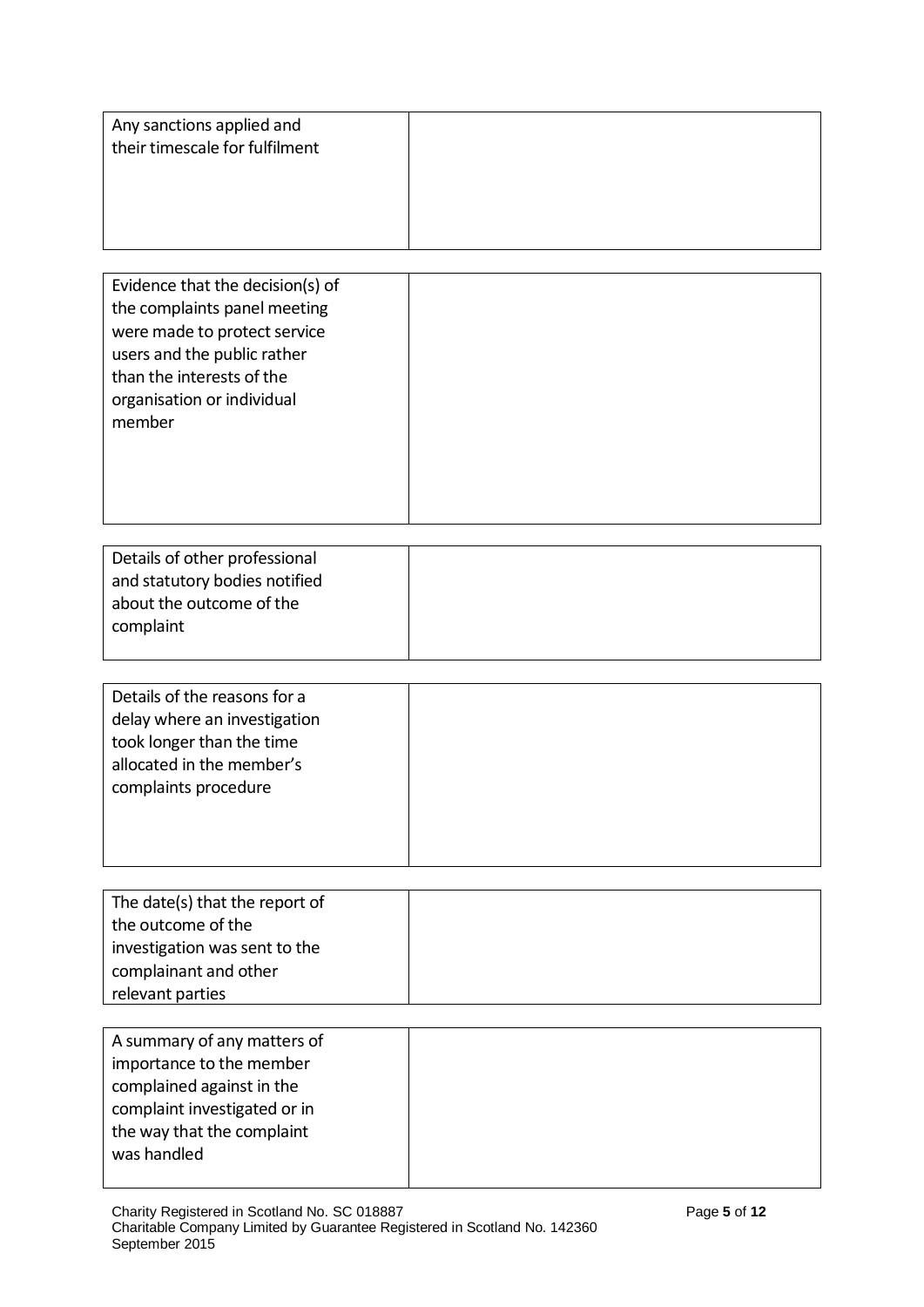| A summary of any matters<br>where action has been or is to<br>be taken to improve services<br>as a consequence of the<br>complaint |                     |
|------------------------------------------------------------------------------------------------------------------------------------|---------------------|
| You are required to enclose a                                                                                                      | <b>Please tick:</b> |
| copy of the member's                                                                                                               |                     |
| complaints procedure                                                                                                               | Enclosed:           |

You are required to submit this completed form to the Chief Executive, COSCA (Counselling & Psychotherapy in Scotland) at the above address immediately following the conclusion of any complaints proceedings relating to complaints that were upheld and those that were not upheld.

Brian Mage Chief Executive COSCA (Counselling & Psychotherapy in Scotland)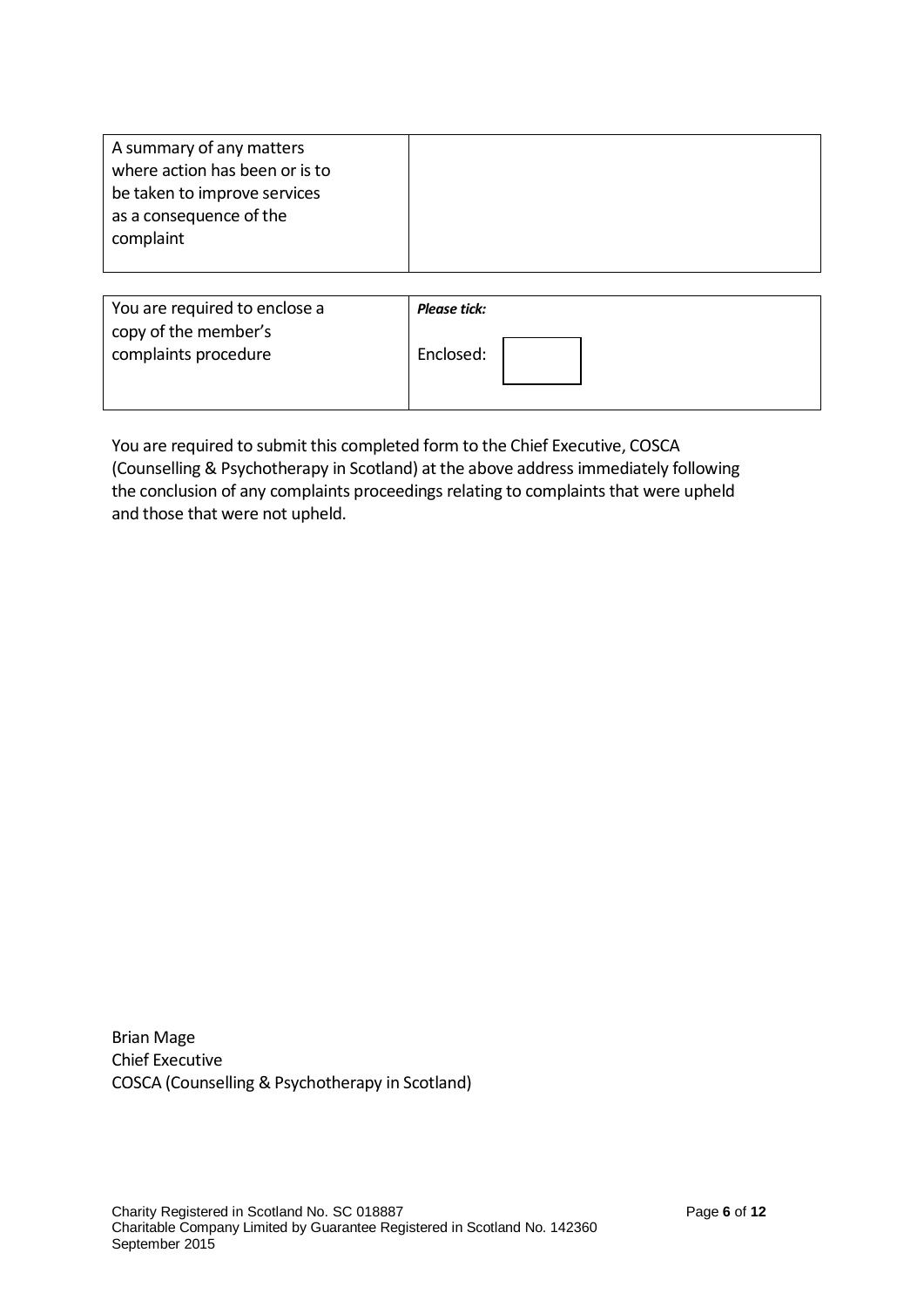# **Appendix 1: Guidance Note**

# **Submission of Outcome Report to COSCA at the Conclusion of Complaints Proceedings**

## **1. Introduction**

When members of COSCA who have their own complaints procedures deal with complaints, COSCA aims to ensure that they focus on protecting service users and the public, and avoid perceived and actual conflicts of interest.

To ensure this happens, COSCA has developed the procedures below for the submission of outcome reports to COSCA by the above members at the conclusion of their complaints proceedings.

#### **2. Complaints Procedures**

All organisational members of COSCA require to have, and implement when required, their own complaints procedure.

Individual members can opt to use the COSCA Complaints Procedure for the investigation of complaints against them. However, COSCA also allows individual members to have their own complaints procedure. If individual members choose to have their own complaints procedure, then complaints should first be submitted under the individual member's procedure.

Only when the complaints procedures of members with their own complaints procedures have been exhausted, and following the conclusion of the appeal proceedings, and the complainant remains dissatisfied can complaints be submitted to COSCA for verification under its Complaints Procedure – see paragraph 1.22 in COSCA Complaints Procedure.

To ensure that complaints are dealt with consistently and effectively, when applying for membership as an organisation and as an individual with his/her own complaints procedure all applicants are required to submit their complaints procedures for review by COSCA. To be awarded membership, all complaints procedures submitted need to meet COSCA's standards for complaints procedures. COSCA's Standards for Complaints Procedures are on [www.cosca.org.uk](http://www.cosca.org.uk/) - Complaints.

All current member organisations and individuals who have their own complaints procedures are required to ensure that their complaints procedures are compliant with the above Standards and that they are in a position to deal with any complaints submitted to them.

These arrangements allow the above members to handle complaints against them. COSCA fully endorses this system of complaint handling by its members because in its view local and timely resolution can be an appropriate and effective way of resolving complaints against members.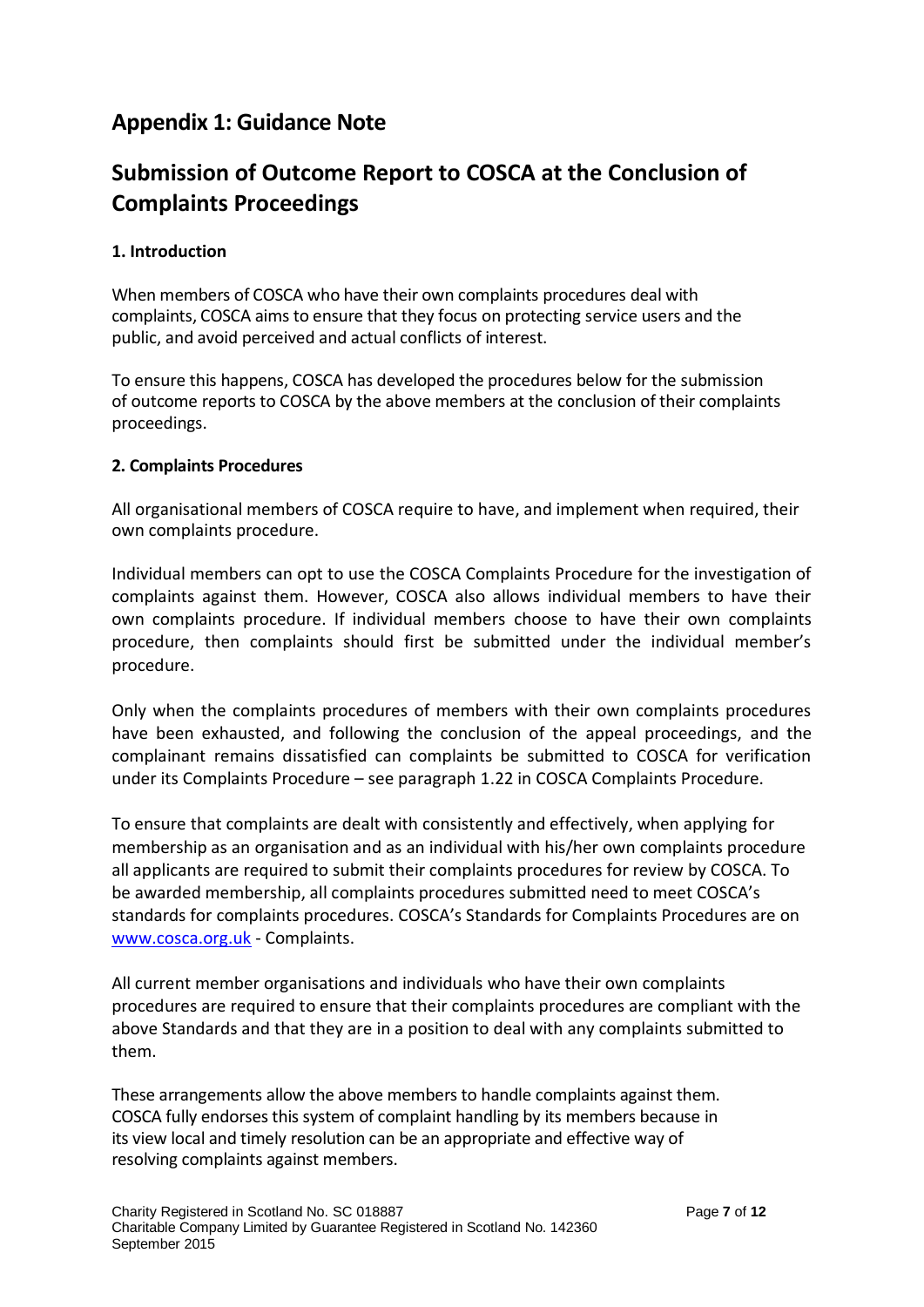COSCA trusts the above members to fully investigate the complaints submitted to them and in doing so expects that complaints are handled consistently and effectively across all member organisations and individual members who have their own complaints procedures. It is in the public interest that this should happen.

It should be noted here that in the event that organisational members and individual members with their own complaints procedure are selected under COSCA's annual audit of members, that they submit their complaints procedures for review and assessment by COSCA following the criteria outlined in the COSCA Standards for Complaints Procedures. For information on the audit of members – [www.cosca.org.uk](http://www.cosca.org.uk/) – Members Info.

# **3. Submission of Outcome Reports to COSCA at the Conclusion of Complaints Proceedings**

COSCA aims to ensure that complaints are handled as laid down in the above members' complaints procedures (which need to meet COSCA's standards for complaints) and that any sanctions are applied consistently, effectively and in the interests of public protection. It also aims to verify that the decisions made are in accordance with the member's own complaints procedure and that any sanctions imposed are appropriate, fair, transparent, consistent and explained clearly.

The above members are therefore required to submit to COSCA immediate reports at the conclusion of their complaints proceedings related to counselling and psychotherapy, and notify COSCA of any sanctions applied. COSCA expects to receive outcome reports within one month of the conclusion of the complaints proceedings.

The above members are required to submit reports on the outcome of all complaints proceedings including those in which the complaint was upheld and also those in which the complaint was not upheld. This will reduce the potential conflict of interest in either an organisational member or an individual member being willing to criticise and recommend a sanction against themself. See paragraph 1.27 of COSCA's Complaints Procedure that covers this point.

## **3.1 Name and Address of Organisation/Person Complained Against**

#### *Upheld Complaints*

When the complaint has been upheld by the member, the outcome report to COSCA must include the name and address of the organisation/person complained against.

This information is required in order that COSCA can independently check whether the organisation and/or individual is a member and/or a registrant of COSCA. If a sanction is applied by the member to a registrant, COSCA will make the appropriate annotations on the COSCA Register of Counsellors and Psychotherapists and the appropriate internal databases.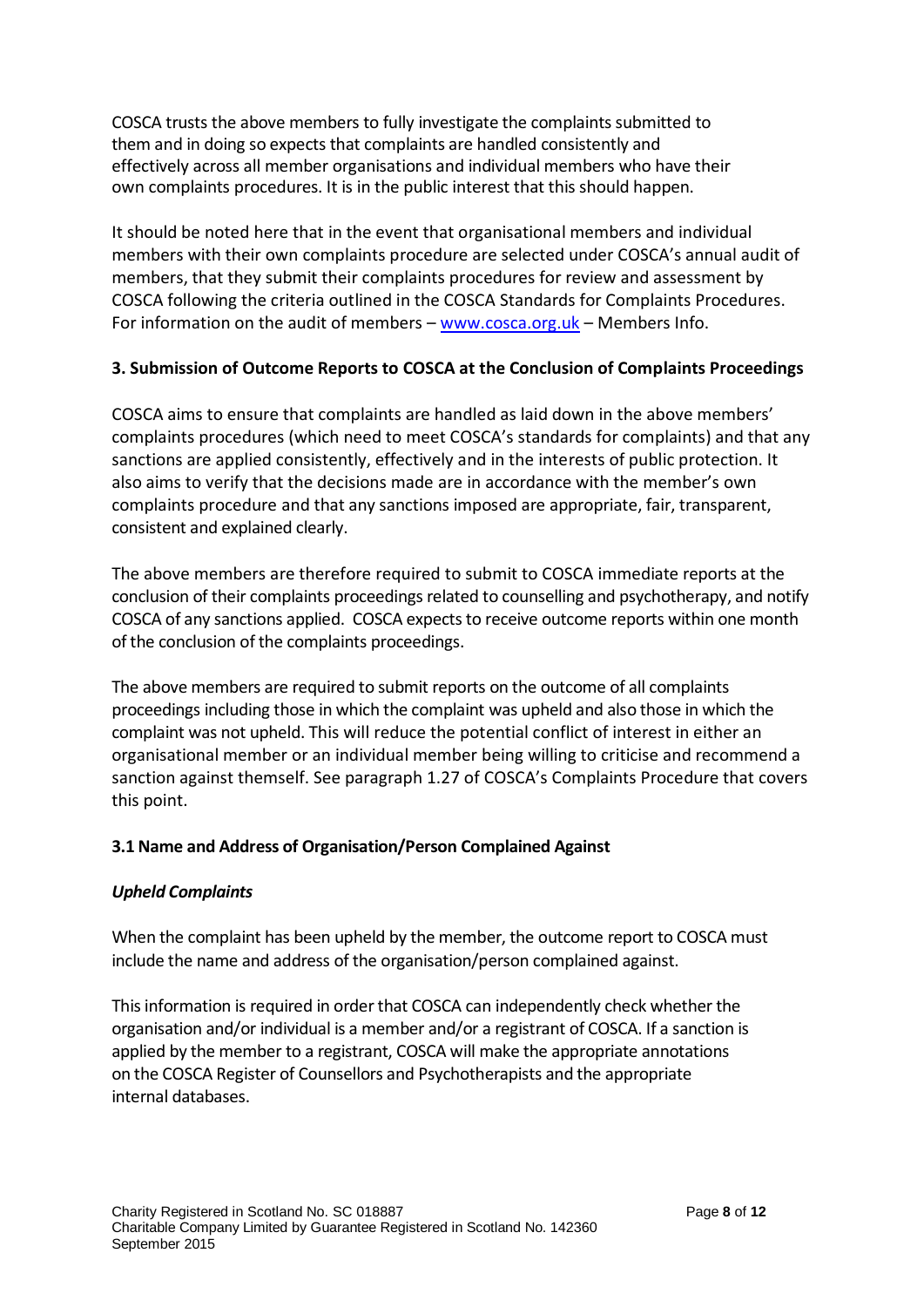It should be noted that not all individual members are on the COSCA Register of Counsellors and Psychotherapists. Individual members not on the above Register include Student, Counselling Skills and Associate members and their names are included on COSCA's internal database that is not accessible by the public in the same way that the COSCA Register is. Hence, COSCA itself needs to be informed about the name of the person complained about in order that it can verify membership.

#### *Complaints Not Upheld*

Outcome reports for complaints not upheld are required to be submitted to COSCA. If a complaint is not upheld by a member's internal complaints proceedings, it means that any individual cited in the complaint was not found to be in breach of the COSCA Statement of Ethics and Code of Practice. In this event, no action is normally required to be taken by COSCA against the individual member cited in the complaint.

COSCA has different requirements for member organisations and individual members regarding the submission of the name and address of individuals cited in complaints that were not upheld and these are given below.

Member Organisations

Member organisations, when submitting outcome reports to COSCA of complaints that were not upheld, are required to provide the name and address of their organisation. They are not required to provide the name and address of any individual cited in the complaint. Instead they can anonymise this information.

Following receipt of the above outcome report, and in exceptional circumstances, in the public interest COSCA reserves the right to request the name and contact details of the person complained against as part of its consideration of the submitted report.

The Chief Executive in consultation with an independent person or persons will determine whether COSCA needs to take any action on the above outcome reports. Only in exceptional circumstances will notification of complaints not upheld be submitted to the COSCA Ethics Committee for its consideration.

Outcome reports from member organisations requiring no further action will be safely destroyed within a period of six months of receipt and no record of the outcome report will be kept on file.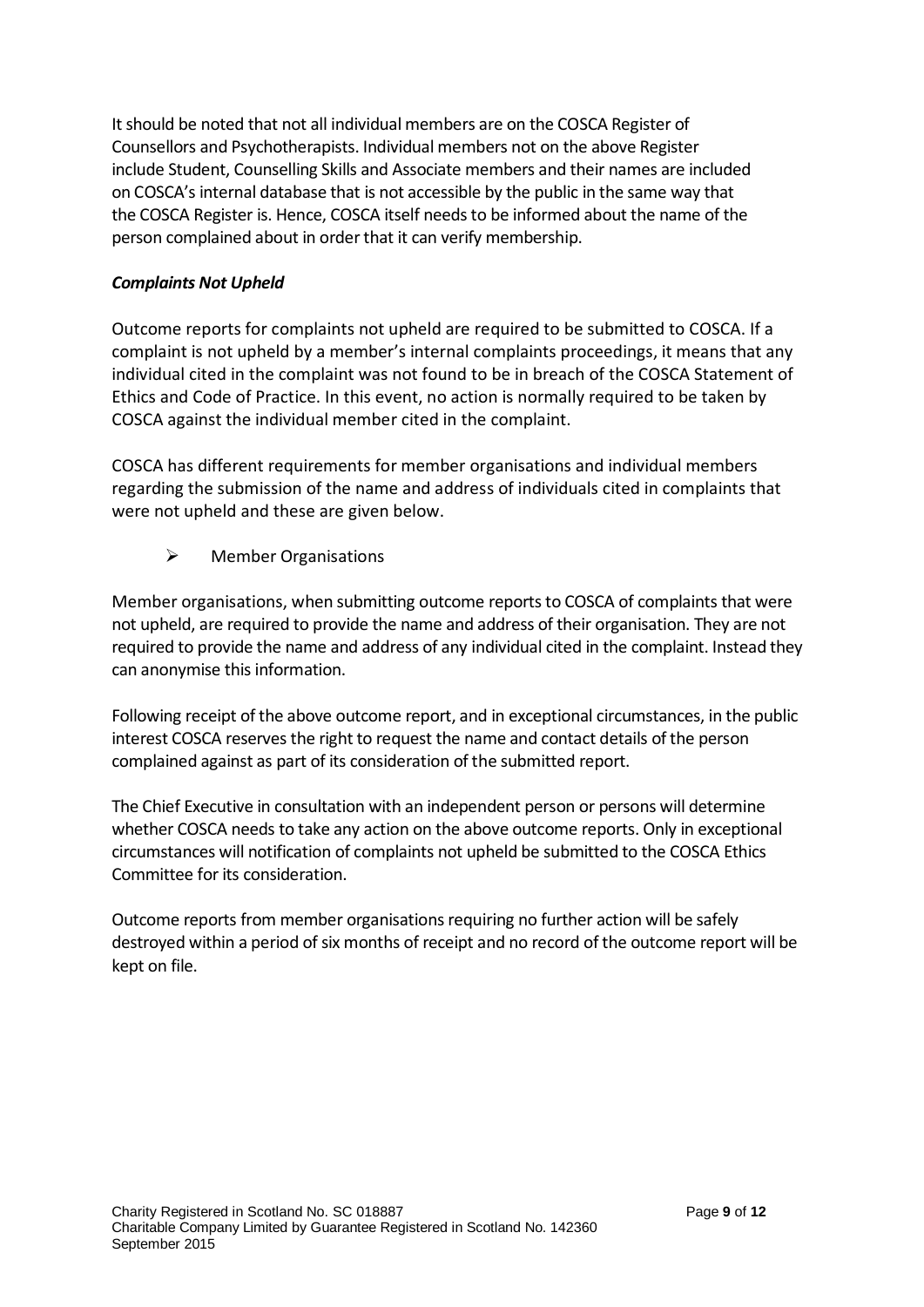$\triangleright$  Individual Members with their own complaints procedures

Individual members, when submitting outcome reports to COSCA of complaints against them that were not upheld, are required to provide their name and address in order that COSCA can identify from whom the outcome report was submitted.

The Chief Executive in consultation with an independent person or persons will determine whether COSCA needs to take any action on the outcome reports submitted by individual members. Only in exceptional circumstances will notification of complaints not upheld be submitted to the COSCA Ethics Committee for its consideration.

Outcome reports from individual members requiring no further action will be safely recorded and destroyed within a period of six months of receipt, and no record of the outcome report will be kept on file following this period.

# *Name and Address of complainant*

Whether or not the complaint was upheld, the outcome report to COSCA may also anonymise the name and address of the complainant. This is because COSCA does not publish the names of complainants and therefore does not normally require their names and addresses.

It is expected that the above members will have their own reliable referencing system for complaints and that they will have their own complaints handling system in place. This reference system can be used to anonymise the name of the complainant.

Following receipt of the outcome report, and in exceptional circumstances, in the public interest COSCA reserves the right to request the name and contact details of the complainant as part of its consideration of the submitted report.

## *3.2 Further Information Required in Outcome Report*

In addition to the information required above in 3.1, outcome reports submitted to COSCA are required to include all the following information whether or not the complaint was upheld:

- date of the alleged breach
- date that the complaint was submitted to the member
- date of the meeting of the member's complaints panel
- the allegation(s) made by the complainant
- reference number of complainant
- nature of the relationship between complainant and the member complained against
- membership of COSCA of individual(s) cited in an upheld complaint
- the outcome of deliberations of the complaint panel meeting, including whether the complaint was upheld or not upheld
- any sanctions applied and the timescale for their fulfilment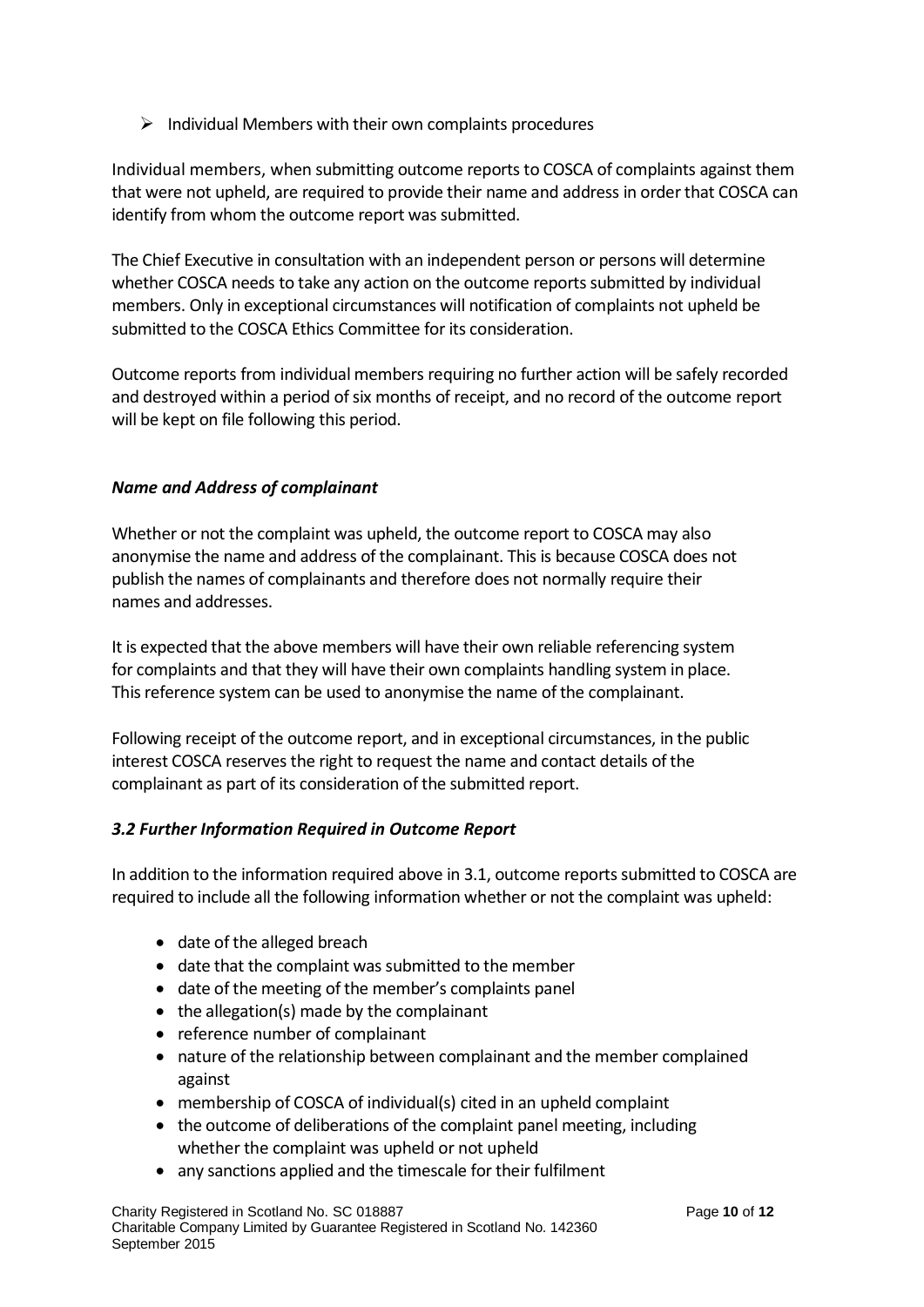- evidence that the decision(s) of the complaint investigation were made to protect service users and the public rather than the interests of the organisation or individual member
- details of other professional and statutory bodies notified about the outcome of the complaint
- details of the reasons for a delay where an investigation took longer than the time allocated in the member's complaints procedure
- the date(s) that the report of the outcome of the investigation was sent to the complainant and other relevant parties
- a summary of any matters of importance to the member submitting the outcome report in the complaint investigated or in the way that the complaint was handled
- a summary of any matters where action has been or is to be taken to improve services as a consequence of the complaint
- copy of the complaints procedure of the member complained against. This will be checked by COSCA for compliance with its standards for complaints procedures and whether it was adhered to by the member in the investigation of the complaint cited in the outcome report.

Please see [www.cosca.org.uk](http://www.cosca.org.uk/) - Complaint- **Outcome Report to COSCA at the Conclusion of Complaints Proceedings**.

# **4. Checking and Consideration of Submitted Outcome Reports to COSCA**

On receipt of outcome reports of upheld complaints, the Chief Executive will check whether any sanctions were applied to an individual member of COSCA. If so, the Chief Executive will:

- inform the **individual** member to whom the sanction is applied about the notification **of the sanction to COSCA**
- enter the sanction on COSCA's internal membership database and, if relevant, the COSCA Register under the **individual** member's name, stating which member applied the sanction
- inform the **individual** member complained against that he/she must comply with the sanction and provide evidence to the member that applied the sanction and to COSCA of having done so
- inform the member who applied the sanction to notify COSCA regarding compliance by the member complained against
- remove the sanction from COSCA's internal membership database and the COSCA Register if compliance is evidenced to COSCA